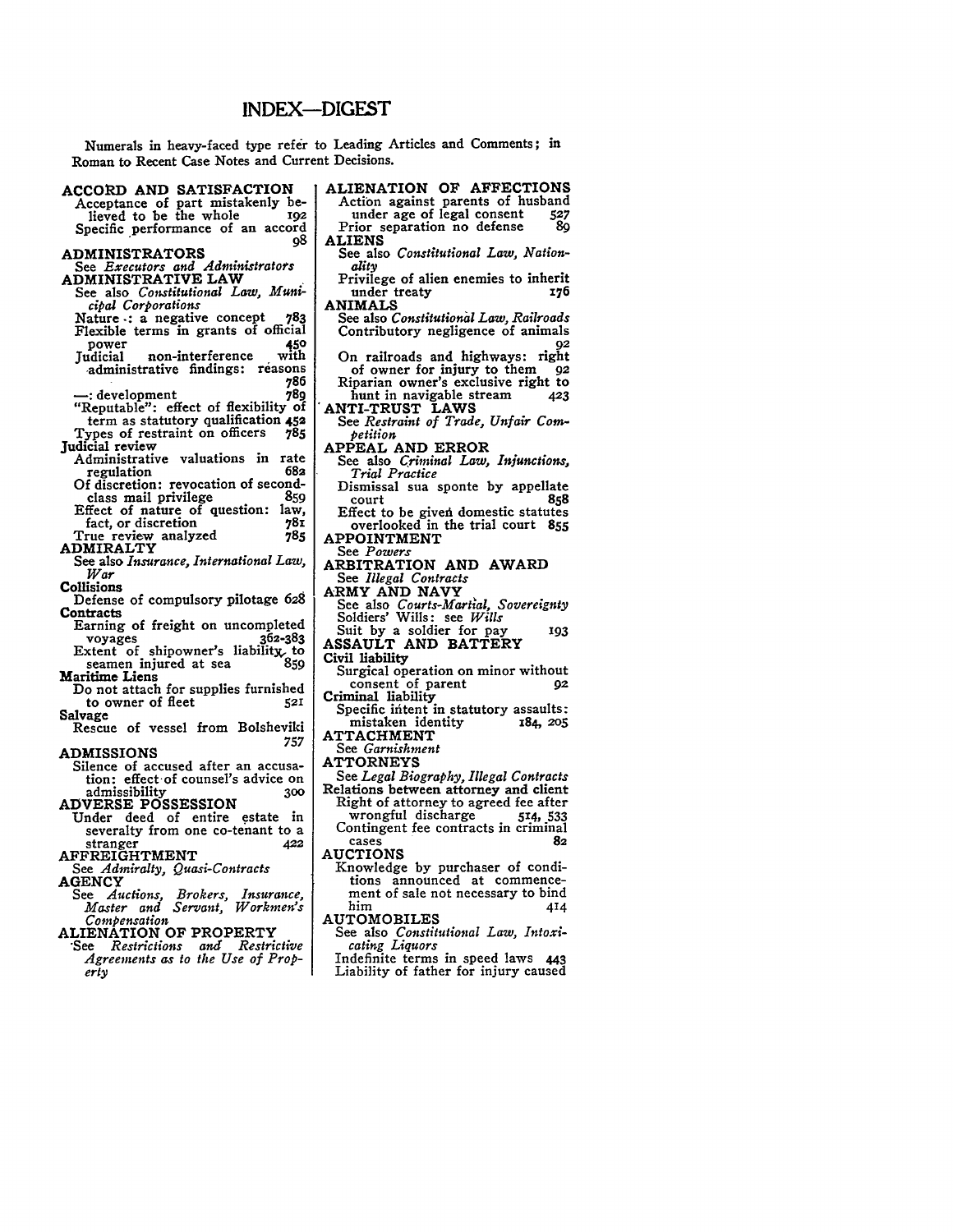BY-LAWS

**MENTS**

See *Insurance, Corporations*

CANCELLATION OF INSTRU-

Effect of the maxim, "clean hands" on infant's right to relief **<sup>522</sup>**

| by his automobile driven by son                                                                   |
|---------------------------------------------------------------------------------------------------|
| 10I<br>Liability of owner for behavior of<br>413<br>car                                           |
| <b>BANKRUPTCY</b>                                                                                 |
| See also Judgments, Receivers<br>Jurisdiction of a referee in plenary                             |
| actions<br>414<br><b>Bankruptcy Act</b><br>As applied to stockbrokerage trans-                    |
| 488–500<br>actions<br>Provable claims<br>Judgment claims as provable debts                        |
| 678<br>Wife's rights as creditor of<br>her<br>husband under French Civil Code                     |
| 24<br>BANKS AND BANKING                                                                           |
| See also <i>Bills and Notes</i><br>Liability of bank to depositor for                             |
| wrongful dishonor of checks 194<br><b>BENEFIT SOCIETIES</b>                                       |
| See <i>Insurance</i>                                                                              |
| <b>BILLS AND NOTES</b><br>See also <i>Insurance</i>                                               |
| Formal requisites<br>Fictitious payee: intent of drawer                                           |
| as test of payee's character 297<br>Holder in due course<br>Effect of N. I. L. on earlier statute |
| gambling transactions<br>making<br>void<br>191                                                    |
| Negotiation<br>Indorsement by mistaken holder of                                                  |
| 628<br>same name<br>Payment and discharge                                                         |
| Price v. Neal: doctrine of<br>206<br>Checks                                                       |
| Conditional certification of checks<br>759                                                        |
| Payment by -: effect as to passing<br>of title .<br>198                                           |
| <b>BILLS OF LADING</b><br>See also Admiralty                                                      |
| Delivery of goods without surren-<br>der of bill of lading<br>629<br><b>BIOGRAPHY</b>             |
| See Legal Biography<br><b>BOARDŠ OF HEALTH</b>                                                    |
| See Administrative Law<br><b>BOYCOTT</b>                                                          |
| See Labor Unions<br><b>BROKERS</b>                                                                |
| Revocation<br>of exclusive broker's<br>contract                                                   |
| 99<br>Stockbrokers<br>Analysis of relations with customers                                        |
| 488<br>Identification of customer's<br>stock<br>after broker's bankruptcy: subro-<br>gation       |
| 495–498<br>Re-hypothecation of customer's se-                                                     |
| curities: when permitted<br>490<br>Remedies of owner after broker's                               |
| bankruptcy<br>498–500<br><b>BUILDING LINES</b>                                                    |

*See Police Power*

- **CAPTURES** See *War* CARRIERS See also *Admiralty, Bills of Lading, Interstate Commerce,. Negligence, Public Service Corporations, Railroads* Negligence for goods improperly<br>102 packed 192 CHARITABLE **TRUSTS AND** CORPORATIONS See also *Trusts, Wills* **Cy** pres doctrine: .impracticable bequest **ioi** Private burying ground not a .charitable use 96 CHARTER-PARTIES See *Admiralty* **CHECKS** See *Bills and Notes* CITIZENSHIP See *Constitutional Law, Nationality* CIVIL LAW *See Comparative Law* COLLISIONS See *Admiralty*<br>COMMERCE See *Interstate Commerce* COMMON LAW See *History of Law* COMPARATIVE LAW Private law of China: a remarkable development: **I8o** -: Anglo-American influence **18x, 183** Rights **of** surviving spouse in **mari**tal property under French Civil Code **23-33.** Unfair competition: new phases and measures for its suppression 384-394 CONDITIONAL **SALES** See *Intoxicating Liquors, Sales* **CONFESSIONS** Admissibility when elicited **by** advice to tell the truth 418 CONFIDENTIAL COMMUNICA-**TIONS** See *Evidence, Physicians and Sur*geons CONFLICT **OF** LAWS In the Netherlands **109-X27, 250-279 Contracts** Law governing "capacity" and "for-<br>malities" 580 malities" **580** Law governing validity and effects 565-58o, , 655-673 **-:** intention theory **655-658** intention theory: origin and
-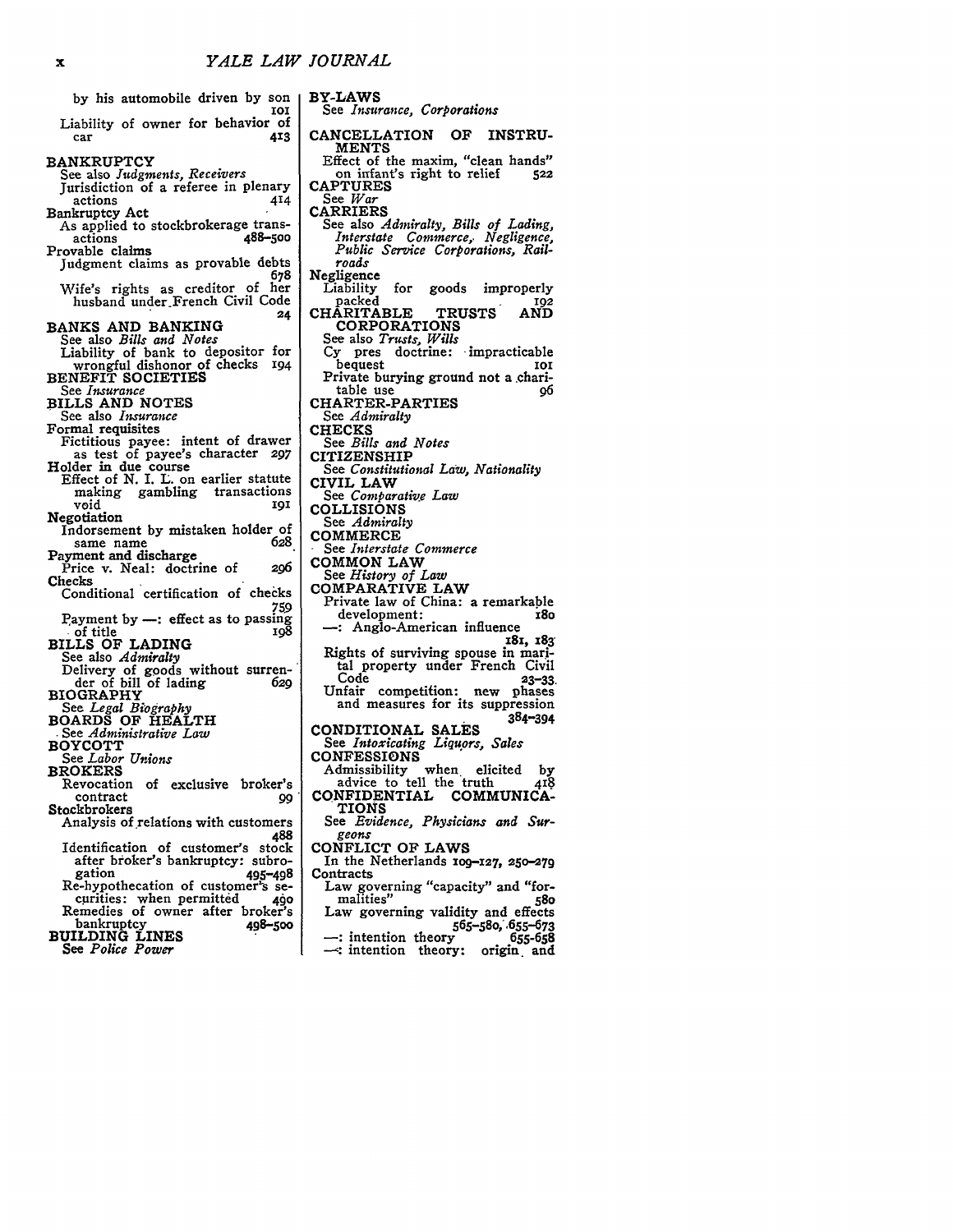| development in England and                                           | Due process                                                               |
|----------------------------------------------------------------------|---------------------------------------------------------------------------|
| 576–580<br>United States                                             | Conclusiveness of findings of fact of<br>688<br>public service commission |
| -: law of place of contracting<br>658-664                            | Deportation of aliens without a                                           |
| -: law of place of performance                                       | 426<br>hearing                                                            |
| 664-666                                                              | Judicial review as a requirement in<br>681–602                            |
| 666-673<br>-: other views                                            | rate regulation<br>Payment of dog fine to a private                       |
| Domicil<br>631                                                       | 426<br>corporation                                                        |
| Of a married woman                                                   | Stare decisis not applicable to due                                       |
| Judgments<br>Service by publication as ground for                    | 680<br>process cases<br>Statute imposing liability upon auto-             |
| jurisdiction in interpleader action                                  | mobile owner for negligence of his                                        |
| 860                                                                  | 427<br>immediate family                                                   |
| Testamentary succession<br>Locus regit actum and the French          | Obligation of contracts<br>427                                            |
| 62<br>law of wills                                                   | Repeal of tax exemption<br>Personal rights                                |
| Workmen's compensation                                               | Lever Act unconstitutional<br>for                                         |
| 71, 98<br>Contract and tort theories                                 | 81, 98, 99, 639<br>indefiniteness                                         |
| <b>CONSPIRACY</b><br>See Labor Unions, Restraint of Trade            | Documents taken in violation of 4th<br>and 5th Amendments not evidence    |
| CONSTITUTIONAL LAW                                                   | 76q                                                                       |
| See also Administrative Law, Conflict                                | Vested rights                                                             |
| of Laws, Eminent Domain, Freedom                                     | Power to repurchase for non-user                                          |
| of Speech and Press, Interstate                                      | not vested right<br>759<br>CONTINGENT REMAINDERS                          |
| Commerce, Intoxicating Liquors,<br>Judgments, Police Power, Public   | See Vested, Contingent, and Future                                        |
| Service Corporations, Taxation,                                      | Interests                                                                 |
| Treaties                                                             | CONTRABAND<br>See <i>War</i>                                              |
| Nature and development<br>Determination of public service            | <b>CONTRACTS</b>                                                          |
| execu-<br>commission: legislative,                                   | See also Accord and Satisfaction,                                         |
| 684<br>tive, or judicial?<br>federal                                 | Admiralty, Attorneys, Auctions,                                           |
| over<br>Powers of state<br>driving government<br>employee            | Bills and Notes, Bills of Lading,<br>Brokers, Conflict of Laws, Consti-   |
| 426<br>mail truck                                                    | tutional Law, Damages, Deeds,                                             |
| Making and changing                                                  | Fixtures, Husband and Wife, Illegal                                       |
| Interpretation of amending article<br>(Art. 5) by Hawke v. Smith and | Contracts, Insurance, Labor Unions,<br>Master and Servant, Offer and      |
| Rhode Island v. Palmer<br>$321 - 354$                                | Acceptance, Restrictions and Re-                                          |
| implied<br>Limitations express and                                   | strictive Agreements as to Use of                                         |
| upon the subject-matter of pro-                                      | Property, Sales, Sovereignty, Spe-<br>cific Performance, Suretyship       |
| posed amendments to the Consti-<br>$329 - 339$<br>tution             | Certainty                                                                 |
| Operation of federal amending                                        | 205<br>Period of Employment                                               |
| clause and proposals for changes                                     | 86<br>Promise to give bonus                                               |
| $348 - 354$<br>in it<br>Power of Congress to regulate exer-          | Duress<br>760<br>Threats to injure third parties                          |
| cise of amending power: time                                         | Impossibility of performance                                              |
| limit for action by states 339-341                                   | Government priority orders not an                                         |
| -: procedure of state legislatures<br>341                            | 208<br>excuse<br>Government war restrictions as an                        |
| -: meaning of "State Legislature"                                    | 639<br>excuse                                                             |
| 341-345                                                              | Mutuality                                                                 |
| Rejection and withdrawal of ratifi-                                  | Situations where term is applicable<br>297                                |
| cation by state legislatures 346-348<br>Powers of executive          | 427<br>Unilateral contract                                                |
| Approval of bills after adjournment                                  | Usage and custom                                                          |
| $1 - 22$<br>of Congress                                              | 761<br>When admissible as evidence<br>CONTRIBUTION                        |
| Treaty-making power of President:<br>meaning of "by and with the     | See Joint Wrongdoers                                                      |
| advice and consent of the Senate."                                   | CONTRIBUTORY NEGLIGENCE                                                   |
| 478–487                                                              | See Negligence                                                            |
| Power of judiciary                                                   | <b>CONVERSION</b><br>Effect of judgment as passing title                  |
| Power to make declaratory judg-<br>ments<br>161                      | 742–748                                                                   |
| Power to pass on validity of adop-                                   | COPYRIGHT                                                                 |
| tion of a constitutional amend-                                      | Effect of restrictive definition; con-                                    |
| ment<br>$322 - 329$                                                  | trast with patent law<br>454-455                                          |
|                                                                      |                                                                           |
|                                                                      |                                                                           |

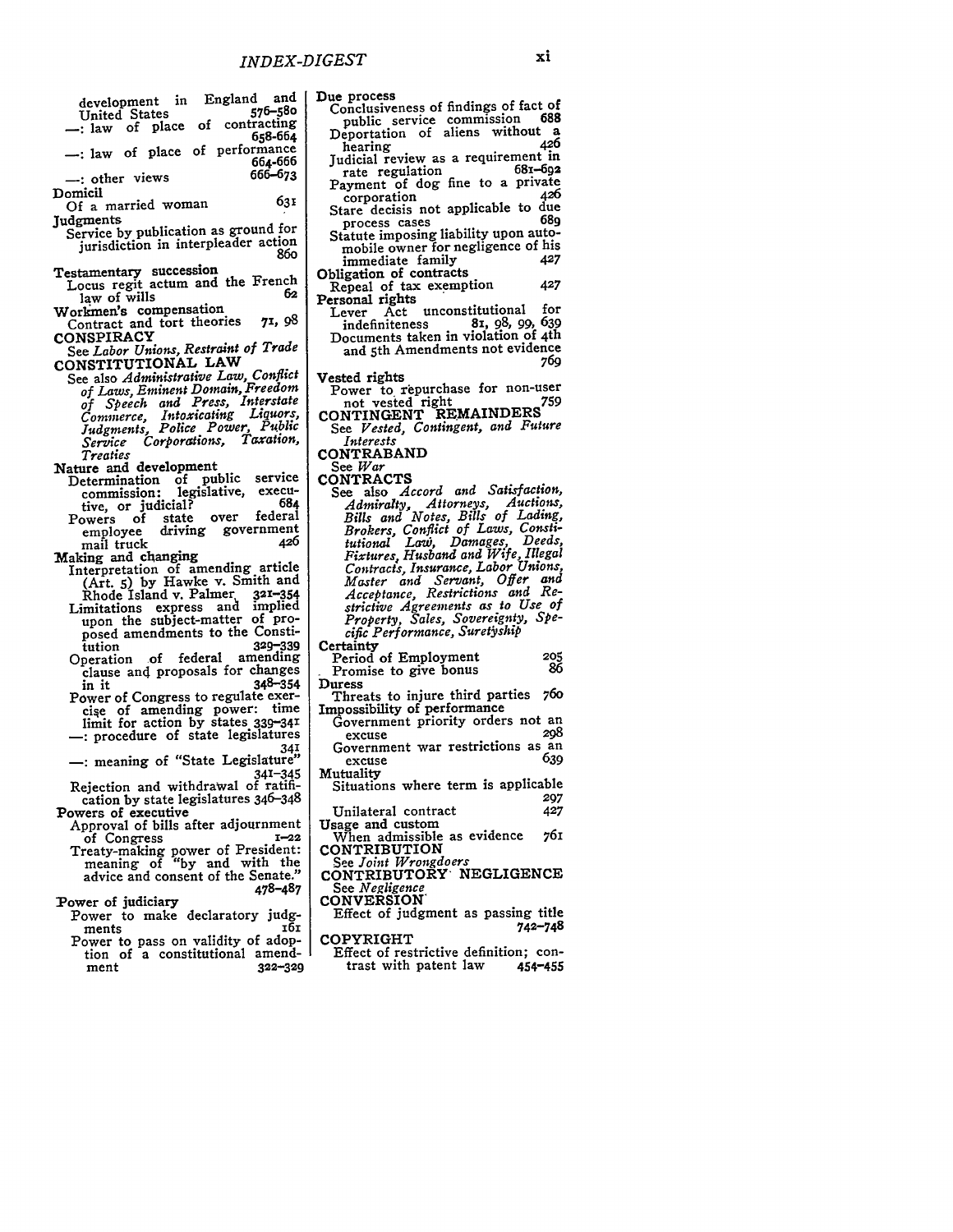CORPORATIONS See also *Charitable Trusts and Corporation s, Municipal Corporations, Public Service Corporations, Re-ceivers, Taxation* Citizenship and domicil What constitutes "doing business"<br>within a state 529 Distinction between corporation and its members Disregard of corporate entity to<br>prevent evasion of law 413 Implied powers<br>
Guaranty of customer's indebted-<br>
ness<br>
Incorporation 89

Refusal of certificate to nationalist<br>club on grounds of public policy Stockholders **291, 311**

Power of majority to sell entire<br>assets for stock 633

- **Subscriptions for stock**<br>**633** Failure of corporation to observe<br>tatutory requirements 416 statutory requirements<br>Torts and crimes.
- Liability for crime **<sup>415</sup> CORPSES** See *Dead Bodies*

**COURTS**

- See also *Appeal and Error, Constitu- tional Law, Courts-Martial, History of Law, Judgments, Jurisdiction, Jury, Trial Practice*
- Powers and jurisdiction of surrogate<br>
court in New York 593-594 court in New York 593-594<br>
"Superintending control" of appel-<br>
late courts<br>
T55

COURTS-MARTIAL

Jurisdiction: constitutionality of Second Article of War **<sup>521</sup>** COVENANTS<br>See Deeds, Landlord and Tenant, Re-

Strictions and Restrictive Agreements as to the Use of Property<br>
ments as to the Use of Property<br>
CRIMINAL LAW<br>
See also Admissions, Assault and<br>
Battery, Attorneys, Automobiles,<br>
Corporations, Embezzlement, False<br>
Pretens and Child, Receiving Stolen Goods,<br>Restraint of Trade, Suicide, Surety-<br>State, Trial Practice<br>Criminal negligence<br>Criminal responsibility of parent

who refuses to obtain medical<br>treatment for sick child 748-753<br>Double jeopardy<br>New trial after conviction 864<br>Statutory offenses<br>Conviction for criminal anarchy

- 
- under New York penal laws 861<br>Desirability of precise language in criminal statutes 439
- 

Scienter and intent unnecessary **762** Specific criminal intent in statutory<br>assaults: mistaken identity<br>----------

CURTESY **184, 205** Husband's right to allowance for maintenance under French Civil Code **<sup>33</sup> DAMAGES** See also *Admiralty, Carriers, Death by Wrongful Act, Eminent Domain, Negligence, Torts*

Nature and Elements

- Earning capacity not shown by in-<br>come tax return 854<br>Interest<br>Unliquidated damages preclude re-
- 
- Examples preclude re-<br>
Uniquidated damages<br>
Held a penalty when excessive in<br>  $\frac{17}{2}$  contract for exchange of land 299
- contract for exchange of land *299*<br>Measure of damages<br>Conclusive presumption of sub-
- stantial damages from wrongful dishonor of check<br>Mitigation of damages<br>No right to counterclaim
- dishonor of check **194**<br>gation of damages<br>o right to counterclaim for<br>damages reasonably preventable **DEAD BODIES 1o0**
- 
- Rights with respect to dead bodies

DEATH BY WRONGFUL **<sup>635</sup>** Illegitimate children as beneficiaries under wrongful death acts **x67, 2o6 DEEDS**

See also *Adverse Possession*, Refor-<br>*mation of Instruments* 

Construction<br>Effect of recital of purpose on construction of grant as absolute fee, conditional fee, or easement 306

conditional fee, or easement 306<br>Delivery, acknowledgment and accep-

- tance<br>
Delivery in escrow to grantee 533<br>
DESCENT AND DISTRIBUTION<br>
See also *Aliens, Executors and Admin*
	- *istrators, Taxation*
	- to gifts under French Civil Code<br>24
	-
	- Contractual reversion as to gifts<br>
	under French Civil Code<br> **25**<br>
	Proposed changes in English law of<br>
	intestate succession: Law of<br>
	Property Bill<br>
	588-592 Regular and irregular successors<br>
	under French Civil Code<br>
	Reserve portion of estate not dis-<br>
	posable by will under French Civil<br>
	Code<br>
	28<br>
	28
- **DESIGNS 28**
- 
- See *Copyrights, Patents* DIVORCE
- See *Conflict of Laws, Husband and Wife, Marriage'* DOMICIL
- - See *Conflict of Laws, Nationality*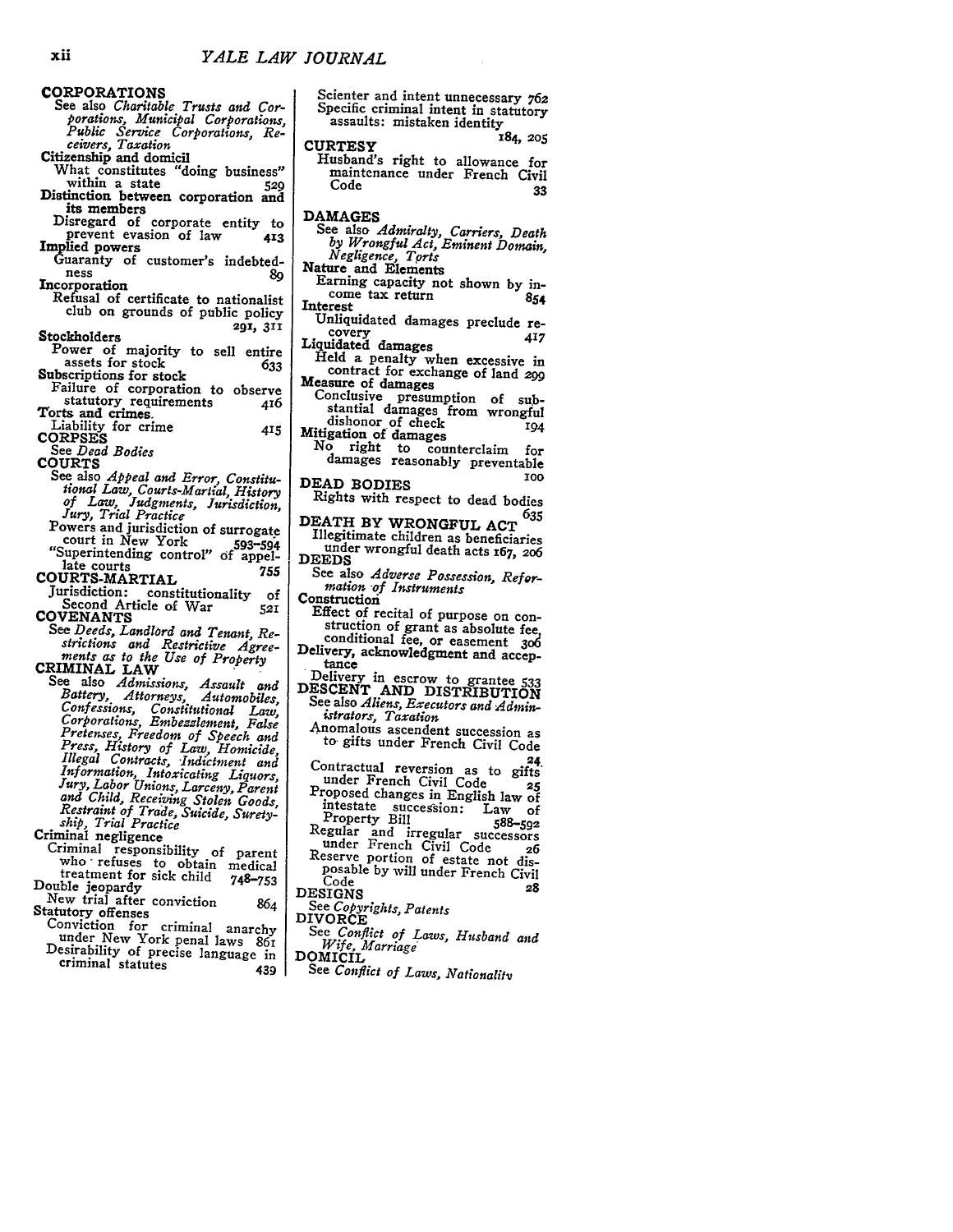534

DOWER Allowance for maintenance under French Civil Code **33** Exemption from federal estate tax **DUE** PROCESS See *Constitutional Law* **DURESS** See *Contracts* **EASEMENTS** Right to water from spring as ease-<br>ment in gross ment in gross 99 Prescriptive right of way to water as easement in gross 99<br> **ELECTION OF REMEDIES**<br>
See *Pleading* EMBEZZLEMENT Distinguished from larceny and<br>false pretenses false pretenses **613**<br>
EMINENT DOMAIN Distinguished from police power*'7'* EMPLOYERS' LIABILITY See *Workmen's Compensation*<br>EQUITABLE CONVERSION See *Wills* EQUITY See also *Cancellation of Instruments, Injunctions, Interpleader, Mortgages, Nuisance, Receivers, Refor-mation of Instruments, Restrictions and Restrictive Agreements as to Use of Property, Specific Perform-ance, Trusts* Flexible terms in statutes authorizing equitable relief **450 Jurisdiction** Jurisdiction over res **in** foreign territory **865 ESTATES** See *Deeds, Vested, Contingent, and Future Interests* EVIDENCE See also *Admissions, Confessions, Presumptions, Trial Practice, Wills* Nature and Scope Evidence of captors in prize cases inadmissible **38** Character of parties Admissibility of evidence of habit to prove contributory negligence 195 Circumstantial evidence Chain and cable theories **524** Documents Admissibility of writings for purposes of comparison of signature **<sup>524</sup>** General principles of exclusion Admissibility of documents taken in violation of constitutional rights *<sup>769</sup>*

- Rule excluding communications **by** decedent to interested person: New York statute **605** Hearsay
- Admissibility of income tax return to prove earning capacity in wrongful death action 854

| Admissibility of conduct as part of<br>866                                                              |
|---------------------------------------------------------------------------------------------------------|
| res gestae                                                                                              |
| Extra-judicial admissions as a cate-                                                                    |
| gory of exceptions to rule 355-361                                                                      |
| Privileged communications                                                                               |
| Between physician and patient                                                                           |
|                                                                                                         |
| 289, 311<br>EXECUTORS AND ADMINISTRA-                                                                   |
| <b>TORS</b>                                                                                             |
| See also Descent and Distribution                                                                       |
|                                                                                                         |
| Statute of non-claim: no waiver by<br>fraudulent conduct of adminis-                                    |
| 97<br>trator                                                                                            |
| EXECUTORY DEVISES<br>See Vested, Contingent, and Future                                                 |
|                                                                                                         |
| Interests                                                                                               |
|                                                                                                         |
|                                                                                                         |
| FALSE PRETENSES                                                                                         |
| Distinguished from larceny and em-                                                                      |
| .613<br>bezzlement                                                                                      |
| FEDERAL COURTS                                                                                          |
| See Courts                                                                                              |
| <b>FEE-SIMPLE</b>                                                                                       |
| See Vested, Contingent, and Future                                                                      |
|                                                                                                         |
| Interests<br>FELLOW-SERVANTS                                                                            |
|                                                                                                         |
| See Master and Servant, Negligence<br>FIXTURES                                                          |
|                                                                                                         |
|                                                                                                         |
| Rights of conditional vendor to<br>annexed chattels 307                                                 |
| FOREIGN CORPORATIONS                                                                                    |
| See Conflict of Laws, Corporations<br>FOREIGN JUDGMENTS<br>See Conflict of Laws, Judgments<br>FORESHORE |
|                                                                                                         |
|                                                                                                         |
|                                                                                                         |
| See Waters and Watercourses                                                                             |
| FORGERY                                                                                                 |
| See Bills and Notes<br>FORMER JEOPARDY                                                                  |
|                                                                                                         |
|                                                                                                         |
|                                                                                                         |
| See <i>Criminal Law</i>                                                                                 |
| <b>FRANCHISES</b>                                                                                       |
| See Municipal Corporations                                                                              |
| <b>FRAUD</b>                                                                                            |
| See Marriage, Statute of Frands                                                                         |
| FREEDOM OF SPEECH AND                                                                                   |
| <b>PRESS</b>                                                                                            |
| Advocacy of anarchy a felony under                                                                      |
| New York penal laws<br>861                                                                              |
| Constitutionality of state statute                                                                      |
| covering same ground as Espion-                                                                         |
| 623<br>age Act                                                                                          |
|                                                                                                         |
| Deportation of alien communists<br>625                                                                  |
|                                                                                                         |
| Strict construction of Constitution<br>68                                                               |
| Under First Amendment: histori-                                                                         |
| $48 - 55$<br>cal interpretation                                                                         |
|                                                                                                         |
| <b>GARNISHMENT</b>                                                                                      |

- Contents of safety deposit box subject to writ **206** expect to writ<br>City treasurer not liable to garnishment of money ordered paid to contractor **302 GIFTS**
- See also *Charitable Trusts and Corporations, Descent* and *Distribution, Trusts*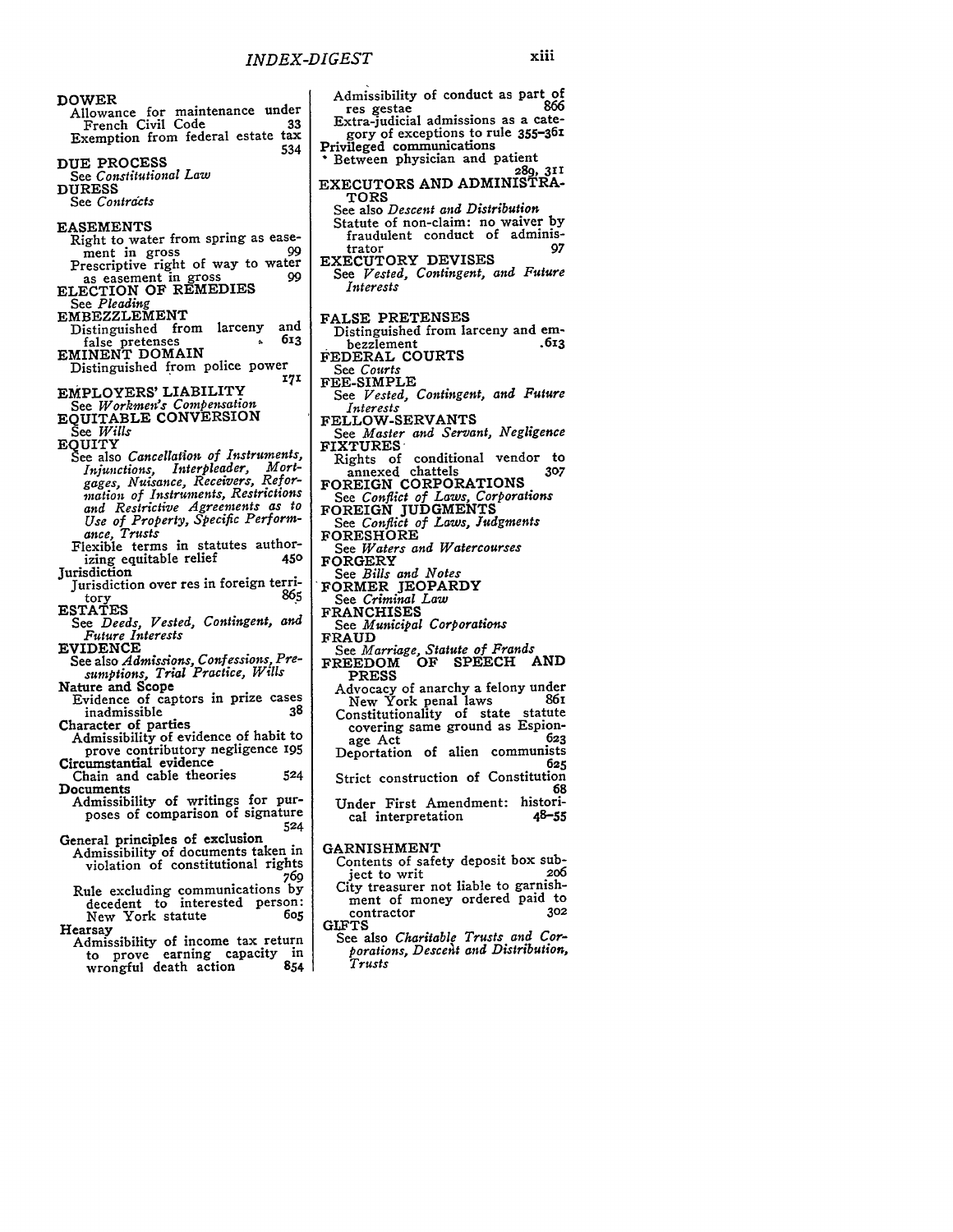Between husband and wife under French Civil Code **GRAND** JURY See *Jury* **GUARANTY INSURANCE** *See Insurance, Suretyship* HARTER **ACT** See *Admiralty* HEARSAY See *Evidence* HIGHWAYS See *Municipal Corporations* HISTORY OF LAW See also *Legal Biography* Maintenance under -early common law **460-462** Origin of courts of Common Pleas, King's Bench, and Exchequer in the **121h** and I3th centuries **798-813** The King's Peace in early English<br>law 458  $\frac{1}{458}$ HOMICIDE Abetting a suicide as a crime **408,** *428* **HUSBAND AND** WIFE See' also *Alienatidn of Affections, Curtesy, Dower, Marriage, Parent and Child* Ante-nuptial contracts under French Civil Code **23** Entireties in spite of words "share and share alike" in the premises of a deed **307** Liability of husband or wife for tort committed **by** one )against the other **188** Rights of surviving spouse in marital property under French Civil Code **23-33** Validity of a common-law marriage under statute requiring a license **2o6** ILLEGAL **CONTRACTS** Contingent fee contract in criminal case **<sup>82</sup>** Contract for use of personal influ-<br>ence with public officers 84 Illegality of clause providing for compulsory arbitration within<br>three months 862, 869 three months Legality of collusive agreement between buyers at a public auc- tion *<sup>630</sup>* Rights under executed illegal con- tract **<sup>85</sup>** ILLEGITIMACY Illegitimate children as beneficiaries under wrongful death acts **x67, 2o6 INCOME** TAX See *Taxation* INDIANS Status of peacemakers' court in state of New York **293** state of New York<br>INDICTMENT AND **INFORMA-**TION' Presence of unauthorized persons

in grand jury room as ground for quashing, indictment INDUSTRIAL LEGISLATION See also *Labor Unions, Minimum Wage, Restraint of Trade, Unfair Competition, Workmen's Compensation* Compulsory arbitration features of Canadian and Australian Acts 468 Federal statutes enacted to aid settlement of industrial disputes **467** Kansas Court of Industrial Relations with its background 456-477 Statutory regulation of labor disputes **736-742** Use of flexible terms in factory codes **44I, 445 INFANTS** See also *Master and Servant, Parent and Child, Workmen's Compensation* Recovery **by** infant for prenatal **.** injuries **770** INHERITANCE TAX See *Taxation* INJUNCTIONS See also *Industrial Legislation, Labor Unions, Nuisance* Error to enjoin case pending on. appeal 87<br> **INSOLVENCY** See *Bankruptcy, Receivers* INSTRUCTIONS See *Trial Practice* **INSURANCE** See also *Suretyship* Construction of policy Construction of conditions in fine print **639** Provision in policy .allowing oie month's grace for payment of premiums: effect of nonpayment of note **287, 311** of note 287, 311<br>Rights of creditors where insured reserves power to change bene-<br>ficiary 860 ficiary **869** Defences Legal execution of insured for crime as excepted risk **<sup>404</sup>** Suicide of insured as excepted risk **by** implication or public policy **401,** *428* Fire insurance Validity of co-insurance clause in standard fire policy *762* Marine insurance Liability for unrepaired damage in spite of later total loss through excepted peril **196** Mutual benefit societies Effect of by-law abolishing presumption of death Waiver and estoppel

- Parol waiver of conditions in a guaranty bond of a surety company: statute of frauds **3O**
- Warranty of seaworthiness **763**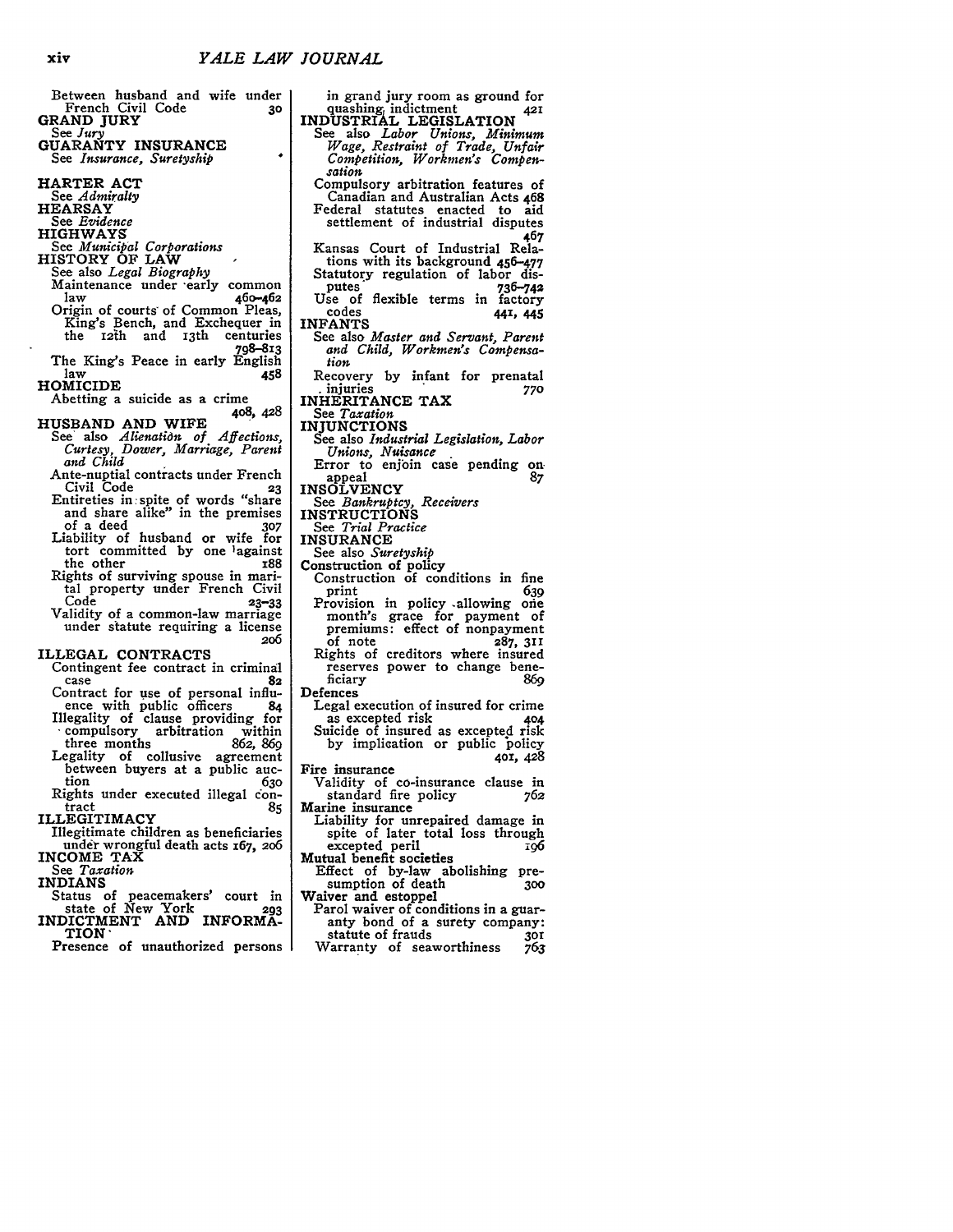## **INTERNATIONAL LAW**

**See also** *Admiralty, Aliens, Conflict of Laws, Nationality, Sovereignty, Treaties, War*

Appearance of counsel for foreign embassy as amici curiae **-526** Exemption of public ship of foreign state from process of court <sup>2</sup>95, 526<br>International measures for suppres-

International measures for suppres- sion of unfair competition 393-394 **INTERPLEADER**

Nature of action: in personam or in<br>rem? 860 rem? **86o** Mutual exclusiveness of **,** claims

advocated as modern test **of** jurisdiction 814-844<br>ature and typical cases 814-819 Nature and typical cases **814-8i9** Safeguards on remedy: unneces-<br>
sary restrictions **819-839**<br> **INTERSTATE COMMERCE** 

Effect of the Safety Appliance Acts on workmen's compensation **<sup>732</sup>**

INTOXICATING LIQUORS See also *Master and Servant* Effect of National Prohibition Law on leases for saloon purposes **<sup>863</sup>** Proximity of person to still as "pre- sumption" of o\*nership **- <sup>412</sup>** Rights in automobile forfeited be- cause of transportation of intoxicating liquors **91** 

## **JOINT WRONGDOERS**

| . .<br>.<br>Contribution between joint tort- |          |
|----------------------------------------------|----------|
| <b>feasors</b><br><b>JUDGES</b>              | 527, 869 |
| See also Taxation                            |          |

Disqualification for interest in cause **3o5'** Power to pass on own disqualifica-

tion for bias- **640 JUDGMENTS**

- See also *Jurisdiction* Constitutionality of declaratory<br> *z* judgments *zo4* Full faith and credit: see *Conflict of Laws, Constitutional Law, Receivers* Judgment in conversion, or satisfaction, as passing title 742-748 Receivership proceedings: effect **of** judgments of another court,<br>foreign or domestic 674-680
- What constitutes "law of the case" **765**

JURISDICTION

Jurisdiction' in case involving title to real property in another state

**<sup>294</sup>** Jurisdiction of New York courts over peacemakers' court of the Five Nations **293**

Of equity, when res is in foreign state **865**

state<br>JURISPRUDENCE

Classification of jural relations: defence **of** Hohfeld system **226-238**

English law of ownership of land:<br>need for restatement 581-587 need for restatement 581-587<br>[ohfeld analysis in torts 145-160 Hohfeld' analysis in torts **145-x6o** Minor types of jural relations: criticism of Hohfeld analysis<br>**215-225**<br>**XI5-225** See also. *Trial Practice, Verdicts* Grand Jury Presence of unauthorized persons in grand jury room: effect **42I Right** to trial **by jury** Legal counterclaim in equitable<br>action 634 LABOR UNIONS See also *Industrial Legislation, Restraint of Trade, Torts, Workmen's Compensation* In general Primary rights of employer and<br>employee in labor conflicts 282 employee in labor conflicts **<sup>282</sup>** Right of employer to a free flow of<br>labor and goods 282, 501-506 labor and goods Boycotts Refusal of unions to handle goods delivered **by** non-union truckdrivers: no injunctive relief **280, 311** Relation to a strike 502<br>Secondary boycott 503 Interference with contractual relations Of employer 6x8-623 Internal organization **Expulsion of member** without notice contrary to natural justice **<sup>202</sup>** Strikes<br>Closed shop strike Closed shop strike **95** Justification of object **283-287, 5o6** Legality of methods in furtherance<br>of strike 404-408 picketing **405-406**<br>c: boycotting **407, 501-506** boycotting **407, 5O-506** Under Kansas court of industrial relations **471-477, 740** LANDLORD **AND TENANT** See also *Fixtures, Restrictions and Restrictive Agreements as to the Use of Property* Effecton leases for saloon purposes of National Prohibition Law **<sup>863</sup>** Rights of tenant: effect of English statutes with indefinite language <sup>449</sup> Liability of landlord for rats on premises **<sup>295</sup>** premises<br>LARCENY Distinguished from embezzlement and false pretenses **613** LAW **SCHOOL** Yale Law School Alumni Association. **<sup>395</sup>** 'Yale Law School **1920-21** LAW **AND FACT** See *Trial Practice* **LEASES** *See Landlord and Tenant*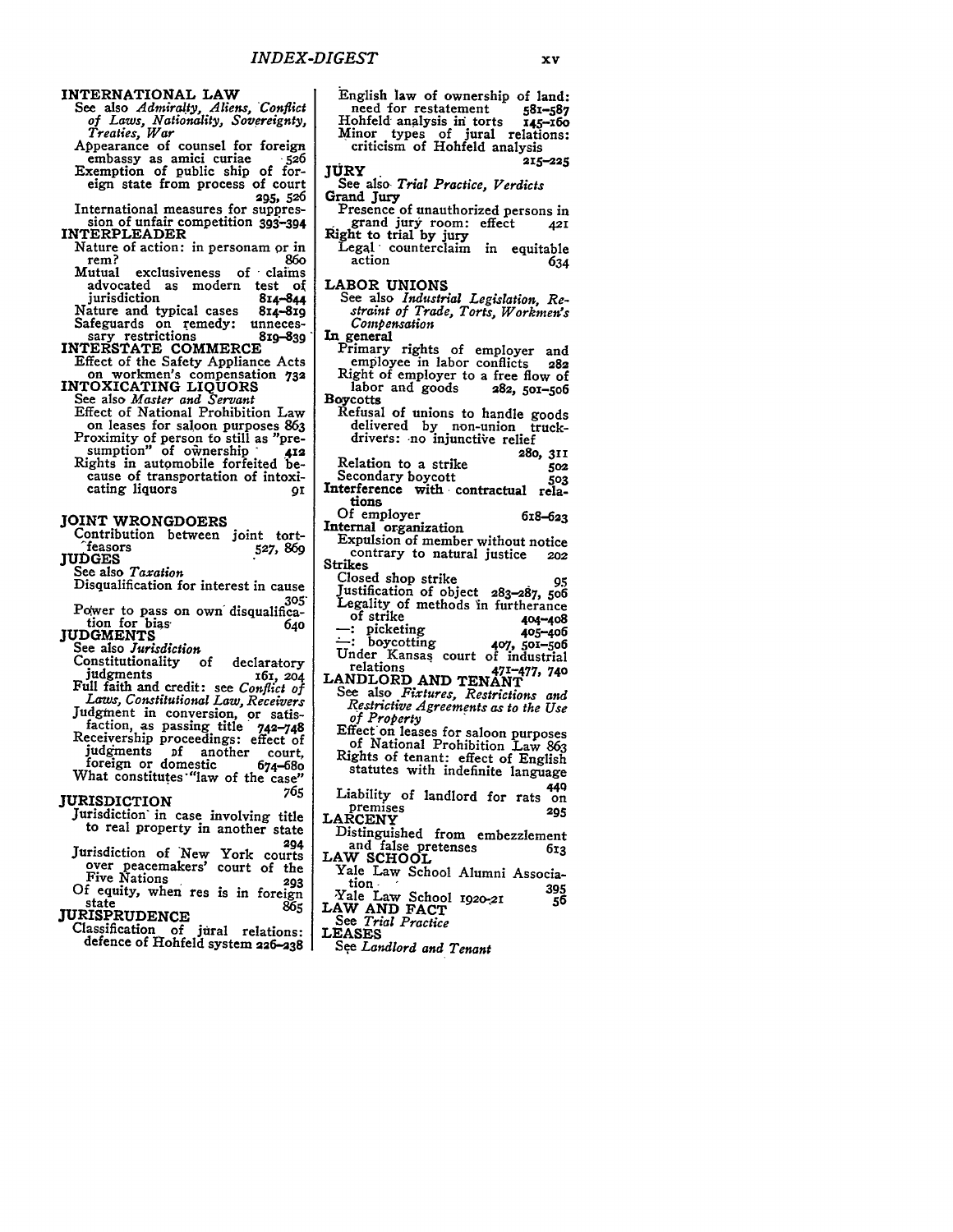LEGACIES **AND** DEVISES See *Wills* LEGAL BIOGRAPHY William Cushing **128-144 LEGAL** ETHICS See *Attorneys* LEGISLATION See *Industrial Legislation, Statutes* LIBEL **AND SLANDER** Publication **by** voluntary wrongful act of third party 94 **LICENSES.** See *Municipal Corporations* LIENS See *Brokers* LIFE **INSURANCE** See *Insurance* LOBBYING See *Illegal Contracts* **MAINTENANCE** See *History of Law* MALICIOUS PROSECUTION **Of** a civil action without interference with person or property **310** MARINE **INSURANCE** See *Insurance* MARITIME LIENS See *Admiralty* MARRIAGE Sed also *Conflict of Laws, Curtesy, Dower, Husband and Wife* Validity of common-law marriage under a statute requiring license **2o6** Annulment For religious impediments 756 For fraud before consummation *88, 769* **MASTER.AND** SERVANT See also *Industrial Legislation, Labor Unions, Negligence, Torts, Work-men's Compensation* Creation of relation Emergency: liability of master established by employee's request<br>for help 204 Liability of master to infant volunteer **85,** 758 teer 85, 758<br>Duty to provide safe appliances<br>Liability for breach of duty 101<br>Grounds for discharge Single instance of intoxication 757 Scope of employment Fire caused by servant's smoking<br>180 MILITARY LAW See *Courts-Martial* MINES **AND** MINERALS Use of flexible terms in mining laws 445 MINIMUM **WAGE** Use of flexible terms in minimum wage acts **452**

| <b>MISTAKE</b> |  |  |
|----------------|--|--|
|                |  |  |

See *Cancellation of Instruments, Offer and Acceptance, Reformation of Instruments* **MORTGAGES** See also *Trusts* Equity of redemption Parol agreement to extend time of redemption: enforceability 419 MUNICIPAL CORPORATIONS See also *Police Power, Sales, Taxation* Franchises and licenses Estoppel to deny grant of franchise<br>to telephone company 420 to telephone company Liability for torts Defect in original plan of highway commissioner **87** In connection with ultra vires or governmental acts **<sup>303</sup>** Municipal debts and contracts<br>Liability of city treasurer to garnishment of money ordered paid<br>to contractor 302 to contractor Nature, creation, and organization Grants of municipal powers: advan-<br>tages of flexible language 453 tages of flexible language 453 Territorial limits Power to build pleasure-pier beyond corporate ,boundaries **304 MUTUAL BENEFIT** SOCIETIES-See *Insurance* MUTUALITY See *Contracts* NATIONALITY See also *Aliens, International Law* Principle **of jus** soli in English and American law 545-554 Principle of **jus** sanguinis in continental law 554-559 Dual nationality Dual nationality and principle of election 545-564, **693-709** Possible solution of problem *705* Recognition by international arbi-<br>tration commissions 693-696 tration commissions 693-696 Recognition by Secretaries of State **559-564** Recognition **by** United States courts and statutes **697-7ox NEGLIGENCE** See also *Automobiles, Carriers, Corporations, Damages, Death by Wrongful Act, Industrial Legisla- tion, Master and Servant, Municipal Corporations, Physicians "and Surgeons, Railroads, Torts, Workmen's Compensation* Dangerous instrumentalities Fire kindled on land **770** 

Fire kindled on land 770<br>Duty of care<br>Injury aggravated by physician:<br>subrogation of first tort-feasor to

injured persons' rights against physician **<sup>530</sup>** Liability to persons not "in privity"<br>of contract<br>the 6o7-612, 640

Duty of proprietor **of** land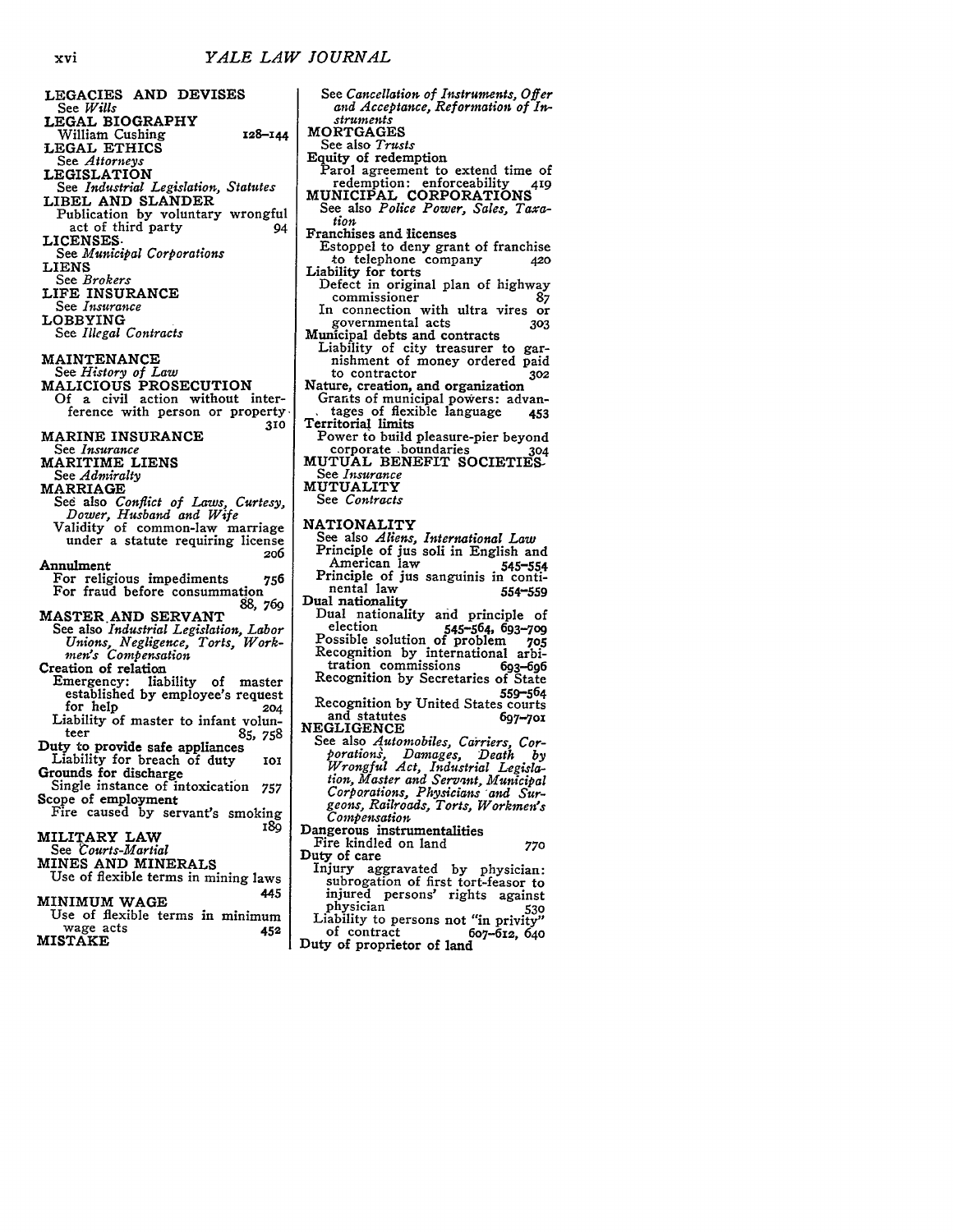Duty to business visitors: injury to fireman **93** Electric wire. as an attractive nui- sance 87o Liability for injuries to animals 92 Railroad's duty to trespassers **2oi** Last clear chance Proper charge to jury in collision case<br>**Proximate** cause Analysis of rules **149** Intervening responsible agent 94 **NUISANCE** "Funeral home" in residential dis-<br>trict 205 trict **205** Use of indefinite terms in statutes regulating trade nuisances **439** OFFER **AND ACCEPTANCE** Effect of acceptance in terms of offer containing mistake **5o6, 532** Options: notice of election exer- cised **by** mailing acceptance **<sup>863</sup>** PARENT **AND CHILD** See also *Infants* Criminal responsibility of parent<br>who refuses to obtain medical<br>treatment for sick child 748–753 treatment for sick child **748-753** PARTNERSHIP Covenant to refrain from business: implied abrogation **by** subsequent partnership **305 PATENTS** Effect of general terms in statutory<br>definition: contrast with copy-<br>right law 454 **PENSIONS** See *Administrative Law* **PERSONAL PROPERTY** *See Admiralty, Easements, Dead Bodies, Gifts, Sales, Statute of Frauds, Title, Ownership, and Possession, Trusts, Vested, Contingent, and Future Interests, Waters and Watercourses, Wills* **PERSONS** See *Alienation of Affections, Curtesy, Dower, Husband and Wife, Infants, Marriage, Parent and Child* **PHYSICIANS AND SURGEONS** See also *Parent and Child, Torts* Privileged communications: breach **,** of duty of secrecy **289, 311 PILOTS** See *Admiralty* PLEADING Choice of one of two inconsistent remedies bars the other *2o6* **POLICE POWER** See also *Constitutional Law, Eminent Domain, Municipal Corporations* Building line restrictions **171, 204, 205, 292** Distinguished from eminent domain **POSSESSION <sup>171</sup>**

See *Title. Ownership, and Possession*

**POWERS** See also *Taxation* "Illusory" shares: **-**effect of flexible term **449** PRACTICE See *Trial Practice* **PRESUMPTIONS** Distinguished from inferences of fact **412 PRINCIPAL AND AGENT** See *Agency* **PRINCIPAL AND SURETY** See *Suretyship* PRIVILEGED COMMUNICA-**TIONS** *See Physicians and Surgeons* **PRIZE** See *War* **PROCEDURE** See *Courts, Evidence, Pleading, Trial Practice, War* **PROHIBITION** Writ from New York state courts to peacemakers' court of the Five Nations **293 PROPERTY** See *Personal Property, Real Property* PROXIMATE CAUSE<br>See *Negligence* See *Negligence* **PUBLIC SERVICE CORPORA-TIONS See** also *Carriers, Railroads, Telegraph and Telephone Companies* Rate regulation Valuation tests in early Supreme Court cases **710-713** Dependence of value on rates and vice versa: the vicious circle **76** "Physical" vs. "intangible" value: criticism of distinction **718** Replacement cost as the best evidence of actual cost: other advan-<br>tages tages **721-731** Judicial-review as a requirement of due process **68.-692 QUASI-CONTRACTS oney** paid Contribution between joint tort<br>feasors 527, 860 feasors **527, 869** Unjust enrichment Recovery of pro rata freight for<br>uncompleted voyages 380-383 **RAILROADS** See also *Carriers, Interstate Commerce, Negligence, Public Service Corporations, Workmen's Compensation*

xvii

Use of flexible terms in "safety" legislation 445

Liability for damage to animals No duty to keep lookout 640

Duty to trespassers Humanitarian rule **201**

RATE REGULATION "See *Public Service Corporations*

REAL PROPERTY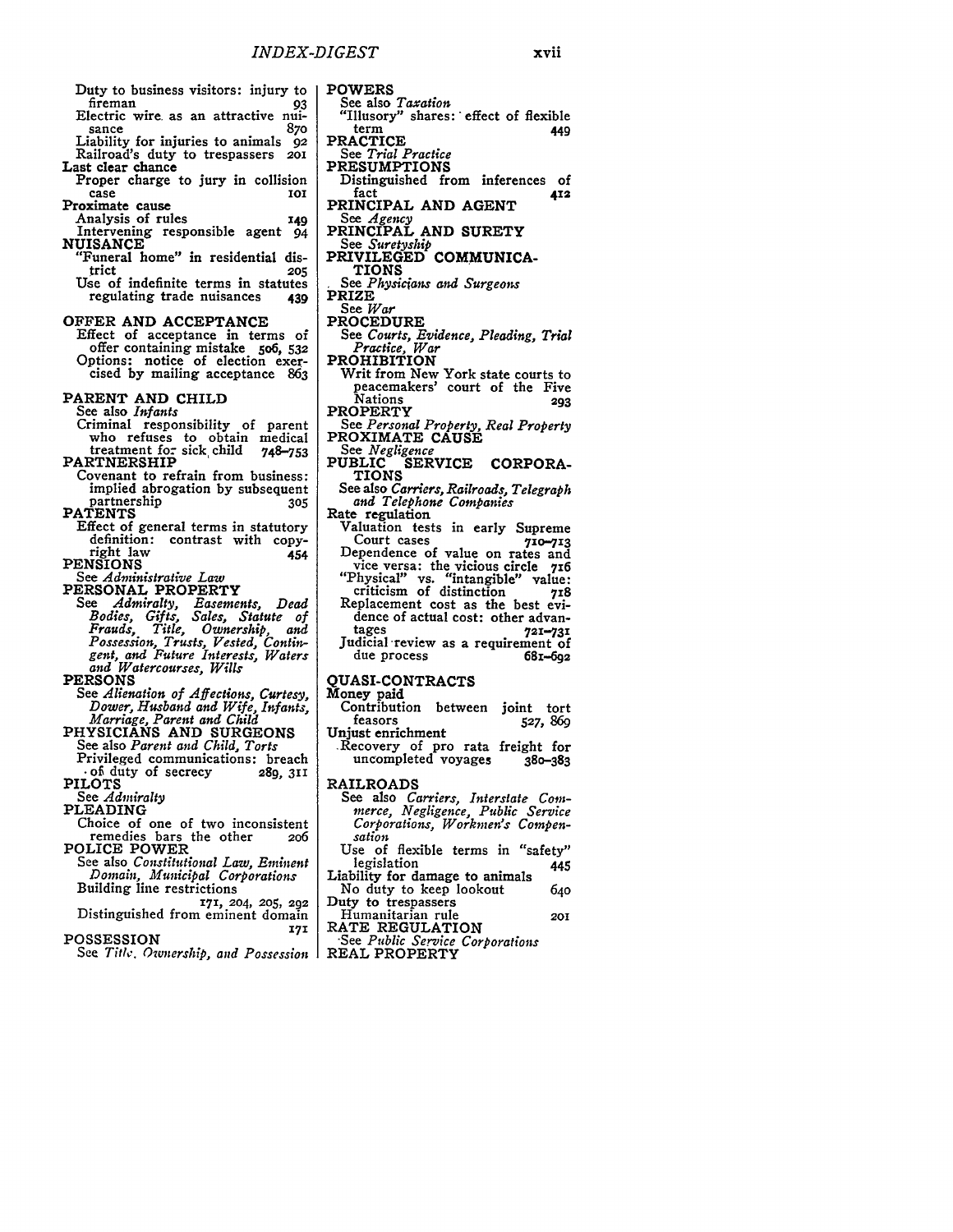See *Adverse Possession, Charitable Trusts and Corporations, Curtesy, Deeds, Descent and Distribution, Dower, Easements, Eminent Domain, Fixtures, Landlord and Tenant, Mines and Minerals, Mortgages, Powers, Restrictions and Rertrictive Agreements as to Use of Property, Rule against Perpetuities, Statute of Frauds, Taxation, Tenancy in Common, Title, Ownership, and Possession, Trusts, Vested, Contingent, and Future Interests, Waters and Water-courses*

**RECEIVERS** 

- See also *Bankruptcy* Effect of judgment claim against equitable receiver of corporation 674-680
- Effect of receivership on pending<br>677 677 actions **. 677** Legal consequences of sequestration **<sup>678</sup>**
- RECEIVING **STOLEN GOODS**
- Test of guilty knowledge 194<br>REFORMATION OF INSTRU-
- **MENTS** Reformation of a voluntary deed
- 418 REMAINDERS
- See *Vested, Contingent, and Future Interests*
- RES **GESTAE**
- See *Evidence*
- 
- RES JUDICATA See *Conflict of Laws, Judgments* RESTRAINT **OF** TRADE
- Anti-trust acts
- Use of indefinite or flexible terms in anti-trust acts: creating criminal<br>liability 140 liability **440**<br>creating civil liability **446** creating ciyil liability **446**
- granting official discretion **452** RESTRICTIONS **AND** RESTRIC-TIVE **AGREEMENTS AS** TO
- **USE** OF PROPERTY Restraint or alienation of property<br>manufactured under secret pro-<br>cess<br>632
- cess. **632** Statutory restraints on alienation: definite terms essential **448**
- 
- RIPARIAN RIGHTS See *Waters and Watercourses*
- RULE AGAINST PERPETUITIES Trust of personal property not -violation' of 'Minnesota statutory rule **429**
- RULE IN **SHELLEY'S CASE** *See Vested, Contingent, and Future Interests*
- **SALES**
- Conditional sales
- Seizure of automobile for illegal<br>use: rights of vendor **91** use: rights of vendor<br>Implied warranties
	- **Of** wholesomeness in sale of cattle for food 428
- **Of** purity of water supplied **by** public water works 425 Warranty of title where sale by vendor would be infringement of<br>trademark<br>528 trademark **528** Passing of title Check as conditional payment **ig8** Risk of loss Risk on buyer in C. I. F. contract *9o* 'SEDUCTION De-married woman of **44** 84 **SET-OFF AND** COUNTERCLAIM *Se6 Jury, Trial Practice* **SHERMAN** ANTI-TRUST LAW *See Restraint of Trade* SOVEREIGNTY' See also *International Law* Suit against the crown: on a con-<br>tract of service  $\frac{1}{33}$ tract of service **533 -:** by a soldier for pay under contract of enlistment **193** SPECIFIC PERFORMANCE See .also *Accord and Satisfaction, Contracts* Contract for sale of land: indemhity for dower interest **523** \*STARE **DECISIS** Doctrine inapplicable to due process<br>cases 689 cases **689 STATUTE** OF **FRAUDS** See also *Insurance, Mortgages* Part performance Parol agreement to extend time to redeem mortgage 419 **STATUTES** Overlooking relevant statutes in the trial court *855* Use of indefinite terms in statutes 437-455 ,Abetting suicide as a crime **408, 428 STOCKBROKERS** *See Brokers* STRIKES See *Labor Unions* SUICIDE See also *Insurance* SURETYSHIP See also *Insurance* Impairment of security Contractor's bond: payments to materialmen as release of surety *<sup>766</sup>* Variation of risk Criminal bail bond: continuance pending trial does not release surety **529** Discharge of surety **by** change in relation of person bonded to obligee **3o8** TAXATION
- See also *Constitutional Law*
- Excise taxes
- Federal corporation tax: deduction of interest limited to par value of paid-up capital .636 **-:** unreasonable salary deductible
- in determining taxable income **636**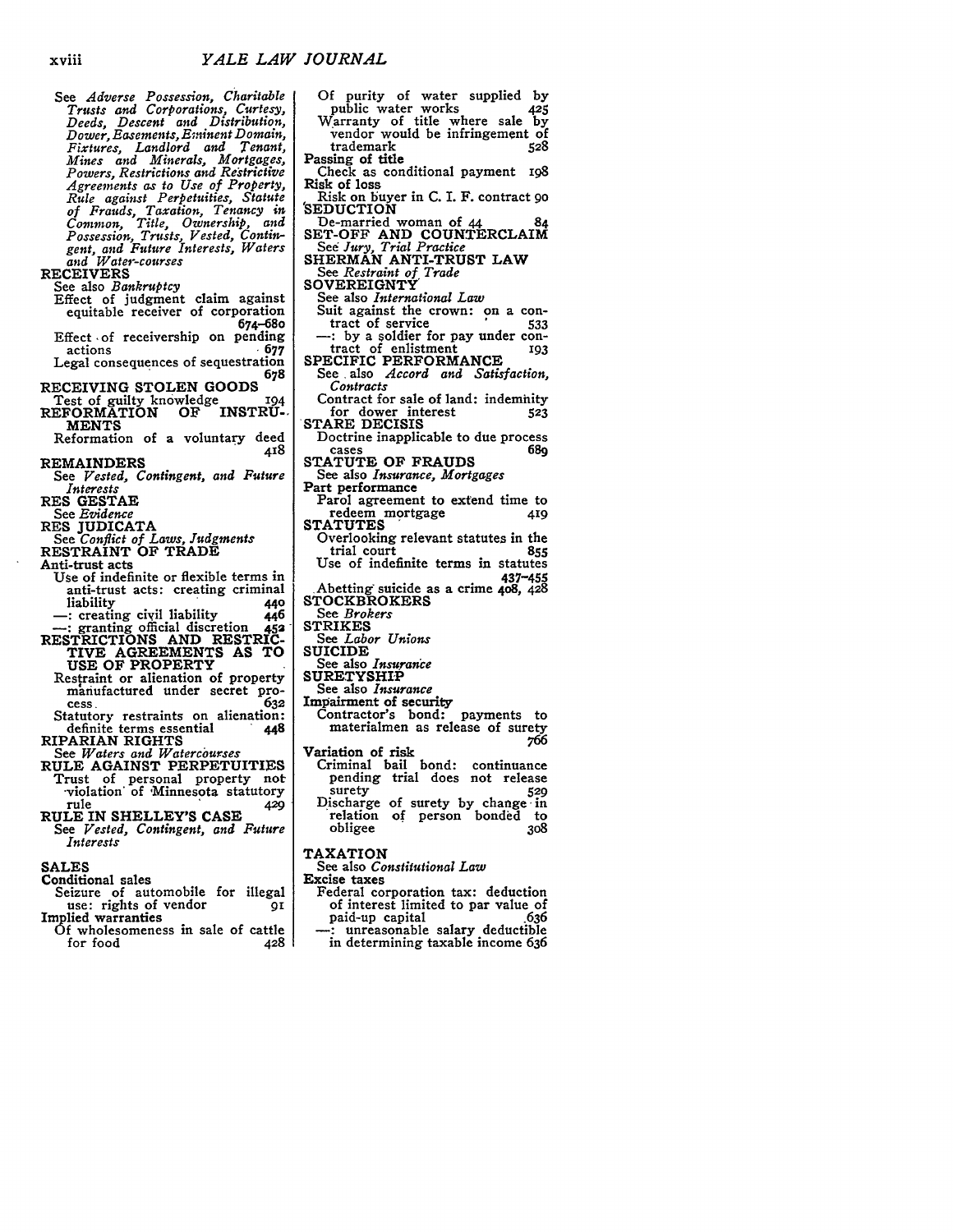Income tax

- Admissibility of return to prove earning capacity in wrongful<br>death action death action
- Appreciation in value of investments of individual investor as income 396, 428<br>Appreciation in value of property
- Appreciation in value of property of industrial corporation as invested capital **239-249** Bonds of states and municipalities<br>not subject 76

not subject **76** Federal 'estate tax deductible **. 770**

Further limitations on ,power of Congress **by** Evans v. Gore **75** Salary of federal judges not subject

76<br>State inheritance tax not deductible *199*

Inheritance tax

- Dower exempt from federal estate<br>tax 534 tax 534 Property bequeathed under power
- of appointment **207** Public purpose

State business enterprises *429* Foreign corporations

Underwood Typewriter Co. Case

**512-5 14,** *534* What constitutes "doing business" within a state **529** 

within a state 529<br>TELEGRAPH & TELEPHONE **COMPANIES**

Municipal corporation estopped to deny grant of franchise 420<br> **TENANCY IN COMMON** 

- Effect of deed of entire estate in severalty by one co-tenant to a<br>stranger as basis for adverse<br>possession 422
- possession **422** TITLE, OWNERSHIP **AND POS-SESSION**
- Indefinite statutory requirements as<br>affecting security of titles 448 affecting security of titles Judgment in conversion, or satisfaction, as passing title 742-748 Need, for restatement of English law of ownership of land 583-587 **-:** effect of Law of Property Bill

**581-582**

Things subject to ownership Unpatented invention not "property" of judgment debtor **197** TORTS

See also *Admiralty, Animals, Assault and Battery, Automobiles, Carriers, Comparative Law, Conflict of Laws, Death by Wrongful Act, Evidence, History of Law, Infants, Joint Wrongdoers, Judgments, Jurisprude'nce, Labor Unions, Libel and Slander, Malicious Prosecution, Master and Servant, Municipal Corporations, Negligence, Nuisance, Railroads, Restraint of Trade, Seduction, Verdicts, Workmen's Compensation*

Liability without fault

Rule in Rylands v. Fletcher: collecting dangerous substances on one's premises **<sup>200</sup>** one's premises<br>Nature of liability

- Analysis of right-duty and privi-<br>lege-no-right relations in the<br>field of torts r45-160 field of torts Unclassified torts
	- Harboring a runaway servant no longer wrongful 174, **<sup>207</sup>** Liability for innocent misrepresen-
	- tation **309** Negligence in the performance of contract: recovery by third party<br>injured 607-612, 640 injured 607-612, 640<br>Prenatal injuries: recovery by
- renatal injuries: recovery by<br>infant 770<br>ight of privacy in England 870 infant **770** Right of privacy in England **87o** TRADEMARKS
- See *Sales*
- TRADES **UNIONS**
- See *Labor Unions*

TREATIES

See also *Aliens, International Law*

Treaty-making power of President under Constitution: critical historical analysis **478-487**

- Austrian treaty of 1848 as affected **by** war **176** Prussian treaty **of 1799:** interpre-
- tation of "residing". TRIAL PRACTICE
- 

See also *Attorneys, Judges, Judgments, Jury, Pleading, Verdict'*

Conduct of trial

- Change of judges with consent of accused **533** Questions **by** judge to a witness **196**
- Modes of trial Procedure in prize ,cases different
	- from that in common-law cases**<sup>38</sup>**

Equitable counterclaim to legal action: necessity of separate and<br>prior trial of issues 634 prior trial of issues

- Province of court and jury Instruction in criminal, case amount-
- ing to directed verdict **421 TRUSTS**
- See also *Charitable Trusts and Corporations*
- Creation and validity
- Trust of savings bank deposits without communication to cestui **96** Trust of unindorsed stock certificate: antecedent possession of<br>trustee 767 trustee **767**
- Powers and duties of trustee Sales **by** trustees: impeachment by cestui under statutes with flexible terms 447

Resulting trusts

- Effect in mortgages: common-law<br>and lien theories 867 and lien theories Spendthrift trusts
- Rights of creditors of cestui under statute **202**